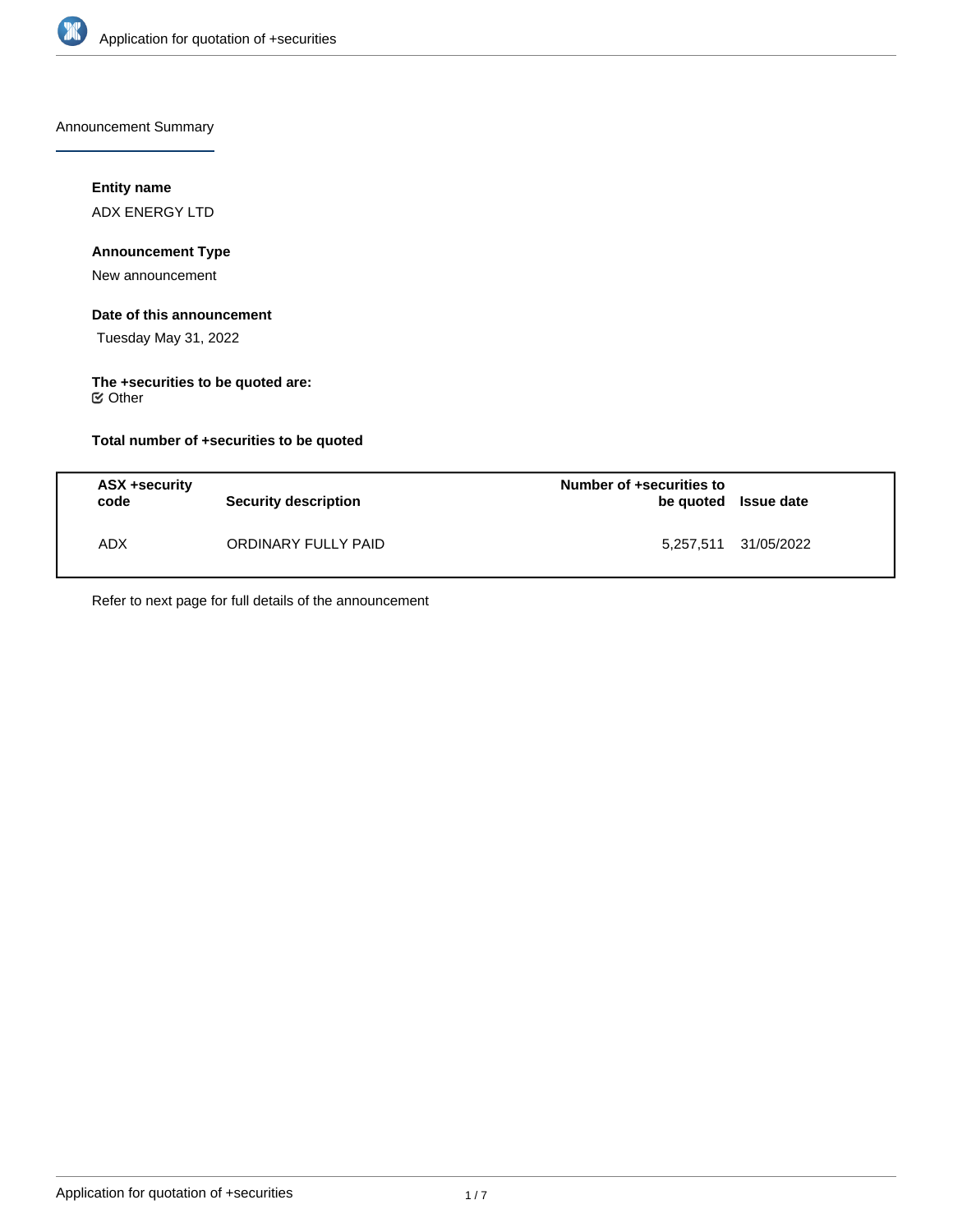

Part 1 - Entity and announcement details

## **1.1 Name of entity**

ADX ENERGY LTD

We (the entity named above) apply for +quotation of the following +securities and agree to the matters set out in Appendix 2A of the ASX Listing Rules.

**1.2 Registered number type** ABN

**Registration number** 50009058646

**1.3 ASX issuer code** ADX

**1.4 The announcement is**

New announcement

## **1.5 Date of this announcement**

31/5/2022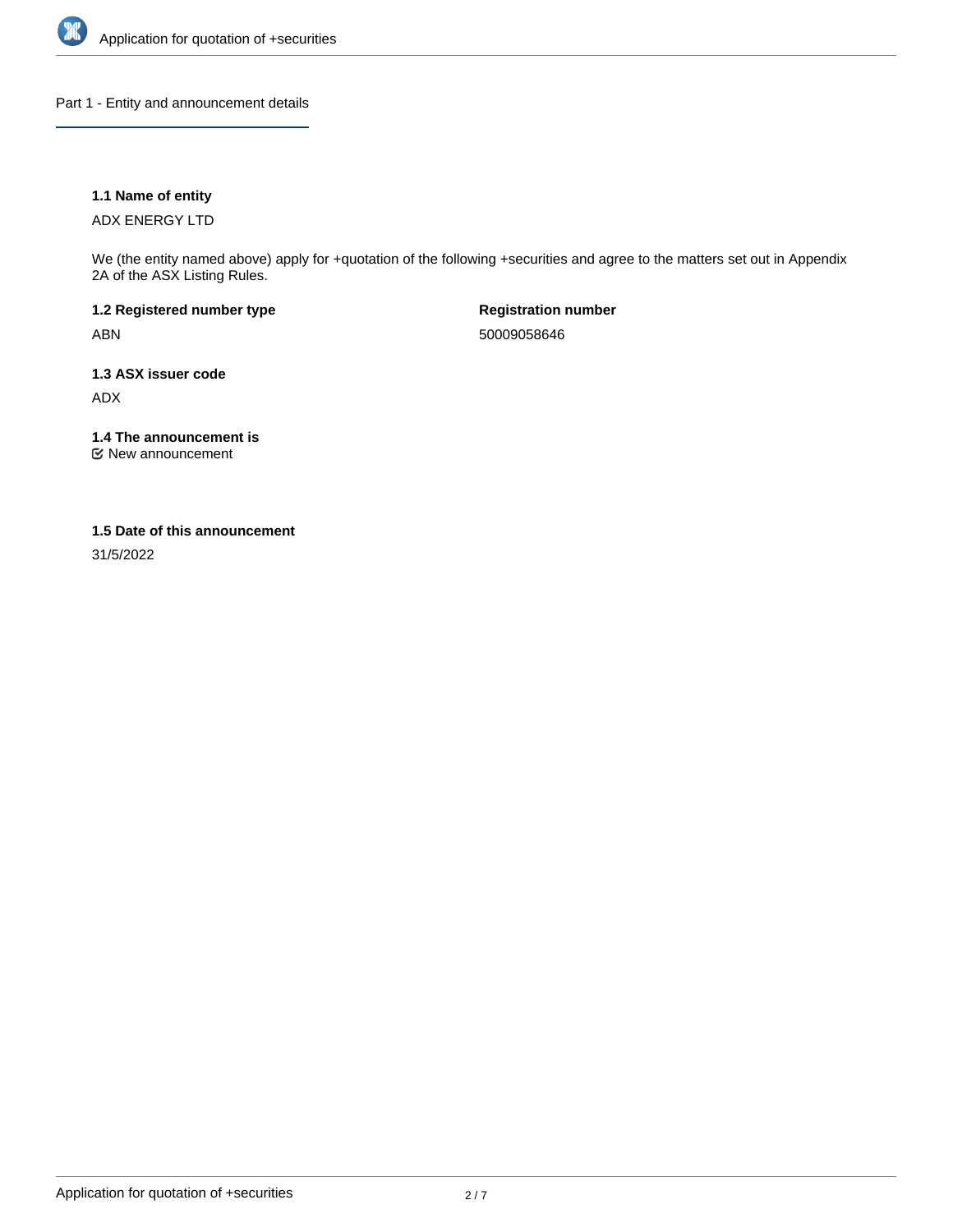

## Part 2 - Type of Issue

**2.1 The +securities to be quoted are:**

Other

## **2.2 The +securities to be quoted are:**

Additional +securities in a class that is already quoted on ASX ("existing class")

**2.3c Have these +securities been offered under a +disclosure document or +PDS?** No

**2.3d Please provide any further information needed to understand the circumstances in which you are applying to have these +securities quoted on ASX, including why the issue of the +securities has not been previously announced to the market in an Appendix 3B**

Shares issued in lieu of portion of consulting fees for the quarter ended 31 March 2022 totalling \$41,595.80. Approved by the Board on 31/5/22

**2.4 Any on-sale of the +securities to be quoted within 12 months of their date of issue will comply with the secondary sale provisions in sections 707(3) and 1012C(6) of the Corporations Act by virtue of:** The publication of a cleansing notice under section 708A(5), 708AA(2)(f), 1012DA(5) or 1012DAA(2)(f)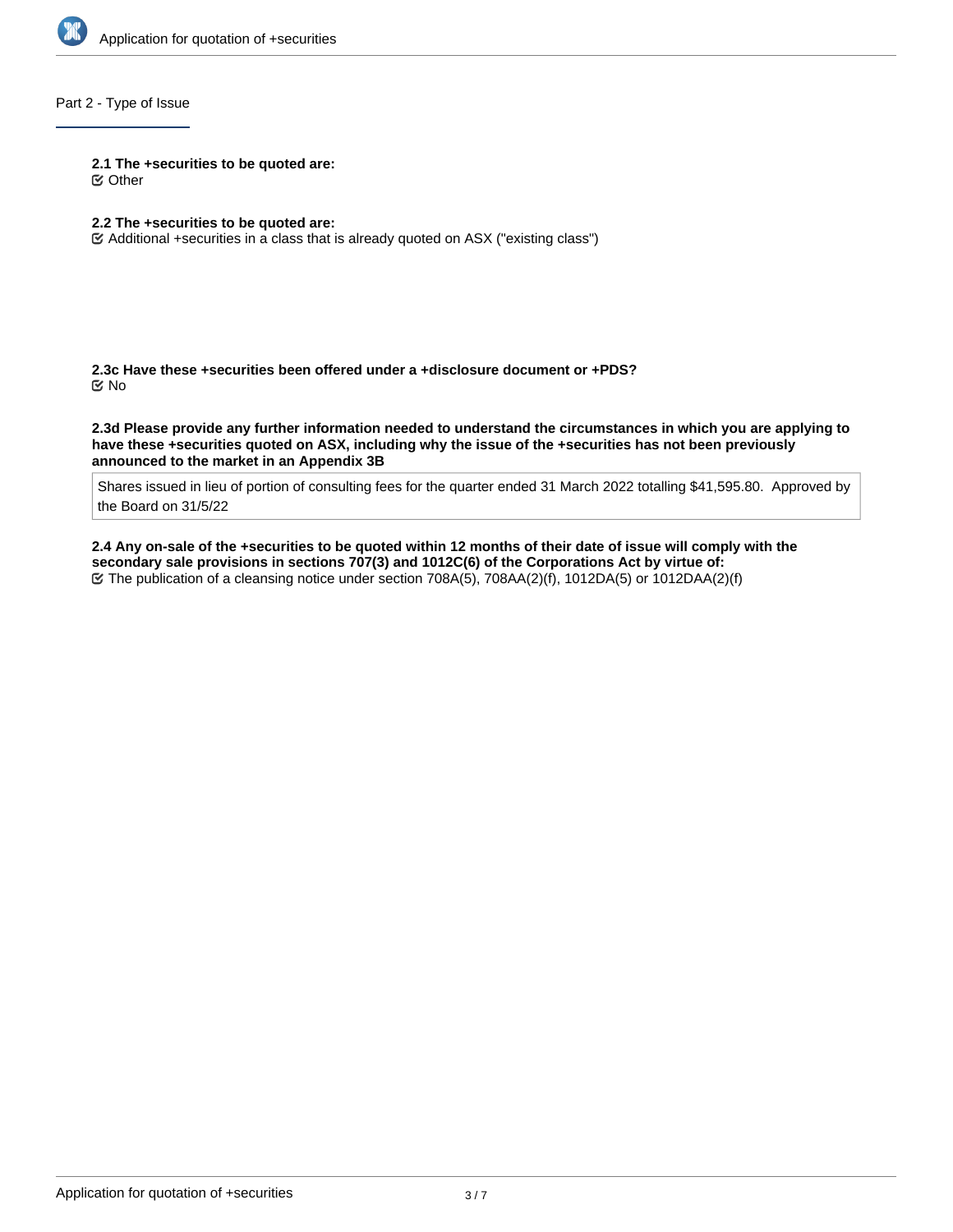

Part 3B - number and type of +securities to be quoted (existing class) where issue has not previously been notified to ASX in an

Appendix 3B

## **Additional +securities to be quoted in an existing class**

**ASX +security code and description** ADX : ORDINARY FULLY PAID

## **Issue date**

31/5/2022

**Will the +securities to be quoted rank equally in all respects from their issue date with the existing issued +securities in that class?** Yes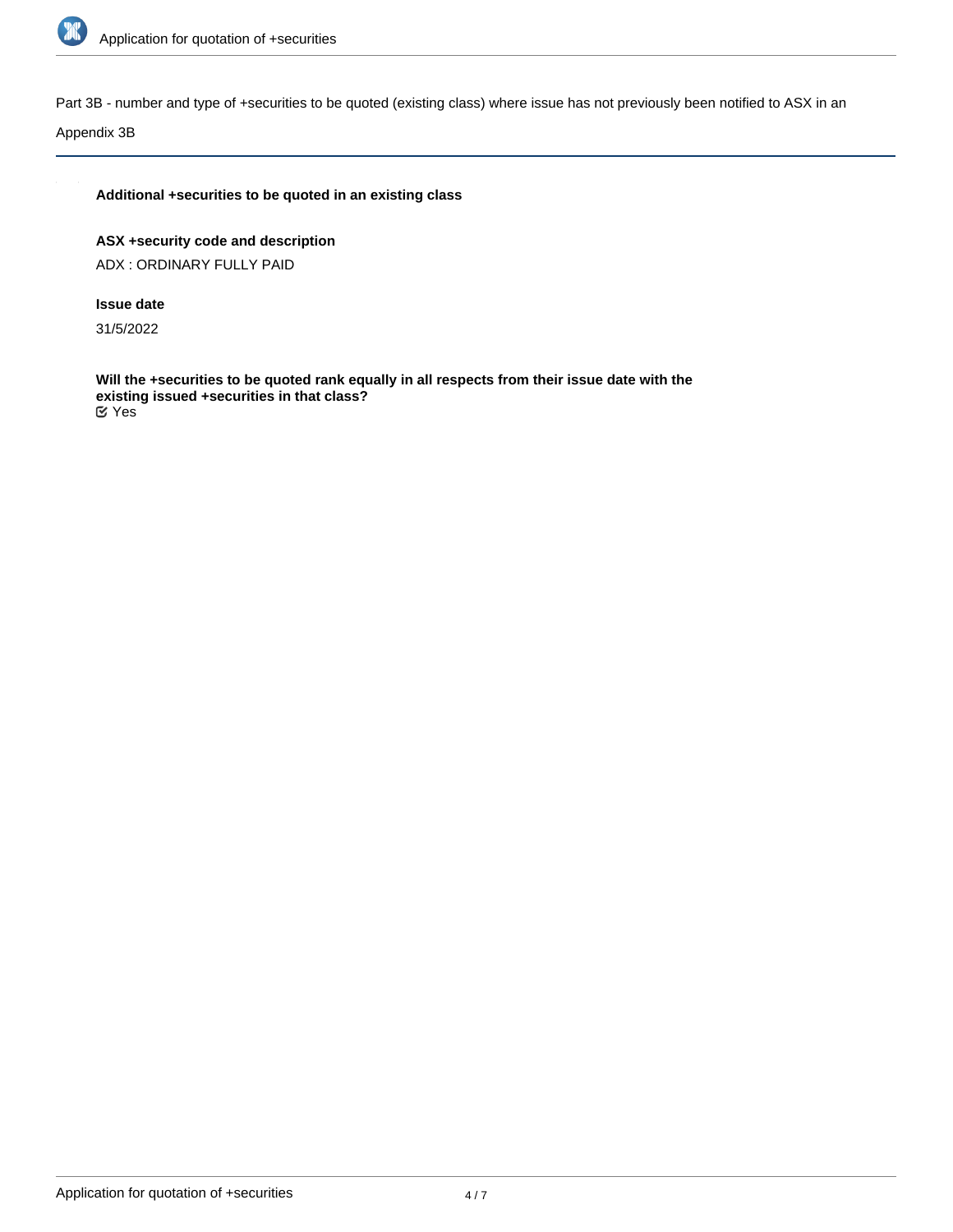

Issue details

#### **Number of +securities to be quoted**

4,793,226

#### **Are the +securities being issued for a cash consideration?**

No

#### **Please describe the consideration being provided for the +securities**

Shares issued in lieu of portion of consulting fees for the quarter ended 31 March 2022

## **Please provide an estimate (in AUD) of the value of the consideration being provided per +security for the +securities to be quoted**

0.008000

### **Any other information the entity wishes to provide about the +securities to be quoted**

### **The purpose(s) for which the entity is issuing the securities**

To pay for services rendered

### **Please provide additional details**

Shares issued in lieu of portion of consulting fees for the quarter ended 31 March 2022

### **Number of +securities to be quoted**

464,285

### **Are the +securities being issued for a cash consideration?**

No

#### **Please describe the consideration being provided for the +securities**

Shares issued in lieu of portion of consulting fees for the quarter ended 31 March 2022

# **Please provide an estimate (in AUD) of the value of the consideration being provided per +security for the +securities to be quoted**

0.007000

### **Any other information the entity wishes to provide about the +securities to be quoted**

### **The purpose(s) for which the entity is issuing the securities**

To pay for services rendered

### **Please provide additional details**

Shares issued in lieu of portion of consulting fees for the quarter ended 31 March 2022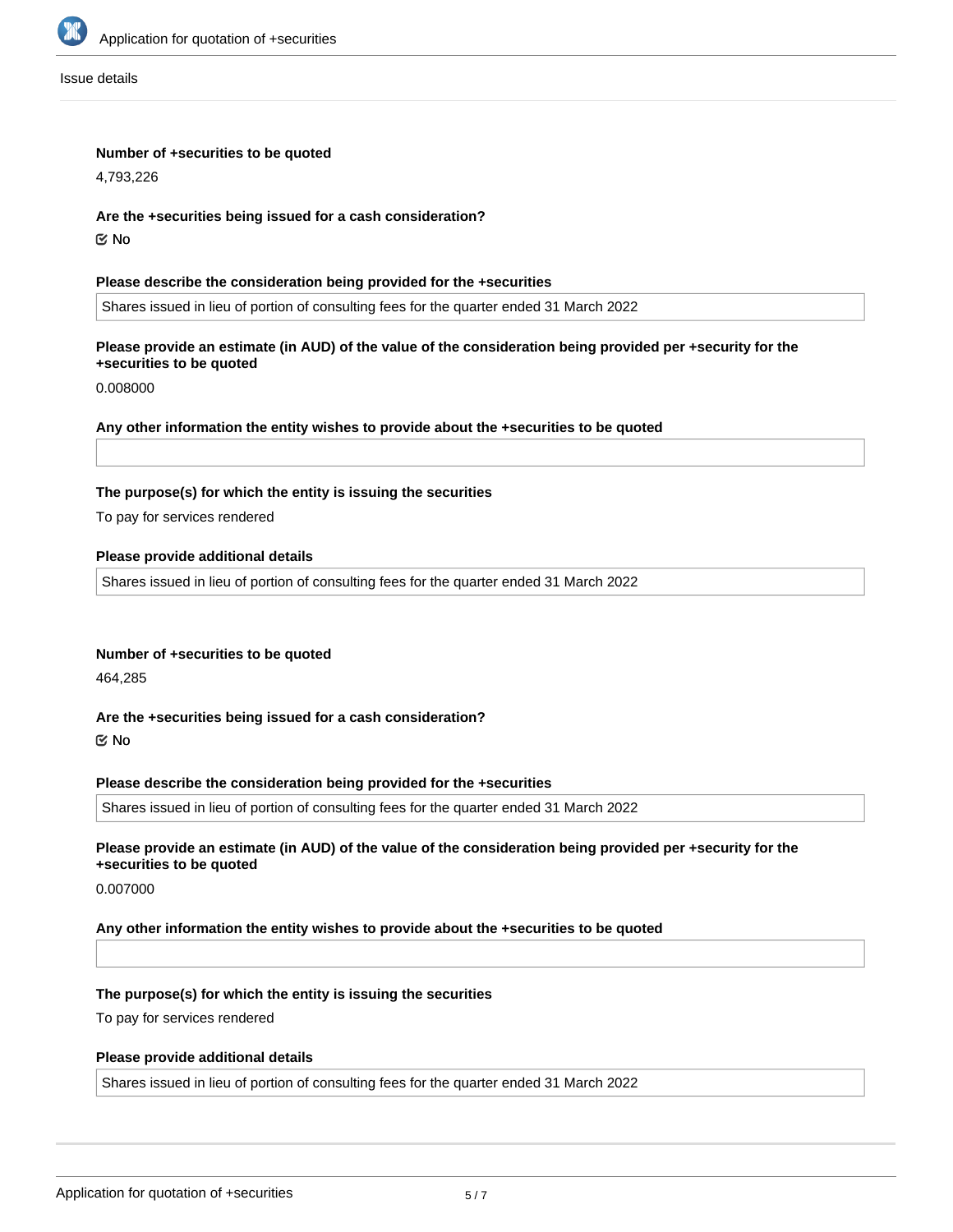

Part 4 - Issued capital following quotation

**Following the quotation of the +securities the subject of this application, the issued capital of the entity will comprise:**

**(A discrepancy in these figures compared to your own may be due to a matter of timing if there is more than one application for quotation/issuance currently with ASX for processing.)**

**4.1 Quoted +securities (total number of each +class of +securities quoted on ASX following the +quotation of the +securities subject of this application)**

| ASX +security code and description | Total number of<br>+securities on issue |  |
|------------------------------------|-----------------------------------------|--|
| ADX : ORDINARY FULLY PAID          | 3,056,419,515                           |  |

**4.2 Unquoted +securities (total number of each +class of +securities issued but not quoted on ASX)**

| ASX +security code and description            | <b>Total number of</b><br>+securities on issue |
|-----------------------------------------------|------------------------------------------------|
| ADXAR: OPTION EXPIRING 30-JUN-2022 EX \$0.015 | 146,737,500                                    |
| ADXAH: OPTION EXPIRING 31-OCT-2024 EX NIL     | 5,116,071                                      |
| ADXAG: OPTION EXPIRING 31-JUL-2024 EX NIL     | 6,078,125                                      |
| ADXAF: OPTION EXPIRING 26-JUN-2024 EX NIL     | 6,000,000                                      |
| ADXAO: OPTION EXPIRING 31-JUL-2025 EX NIL     | 2,456,250                                      |
| ADXAL : OPTION EXPIRING 26-MAY-2022 EX \$0.01 | 67,500,020                                     |
| ADXAM: OPTION EXPIRING 26-NOV-2023 EX \$0.015 | 67,500,020                                     |
| ADXAQ: OPTION EXPIRING 31-OCT-2025 EX NIL     | 3,294,642                                      |
| ADXAS: OPTION EXPIRING 31-JAN-2026 EX \$NIL   | 1,857,954                                      |
| ADXAK: OPTION EXPIRING 31-JAN-2025 EX NIL     | 7,250,000                                      |
| ADXAN: OPTION EXPIRING 31-MAY-2025 EX NIL     | 3,145,833                                      |